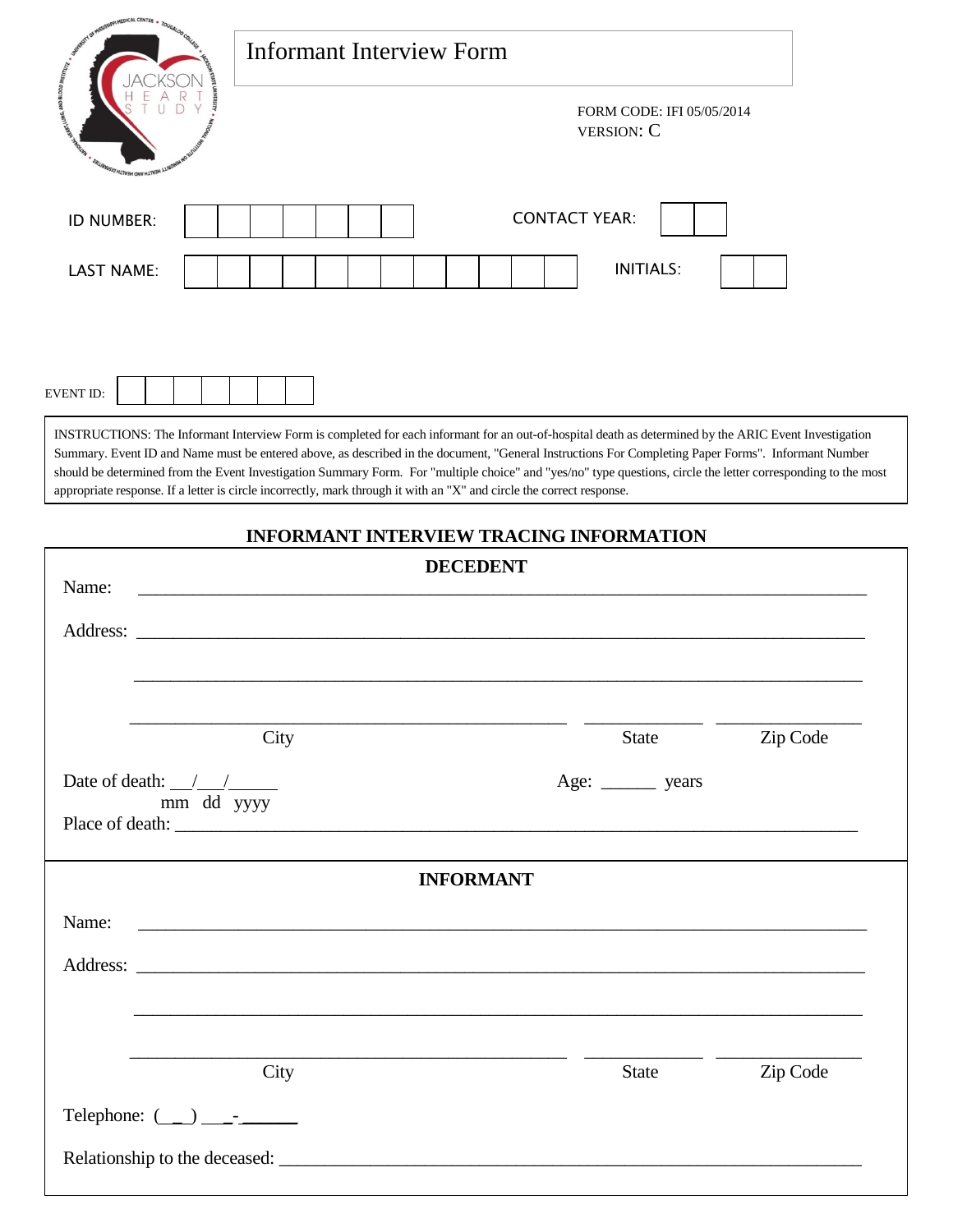| <b>RECORD OF CALLS</b>                                    |           |              |              |       |     |
|-----------------------------------------------------------|-----------|--------------|--------------|-------|-----|
| Day of Week                                               | Date      | Time         | <b>Notes</b> | Code* | Int |
| SMTWRFS                                                   | MM/DD/YYY | $\mathbf{A}$ |              |       |     |
|                                                           |           | ${\bf P}$    |              |       |     |
| SMTWRFS                                                   | MM/DD/YYY | $\mathbf{A}$ |              |       |     |
|                                                           |           | $\, {\bf P}$ |              |       |     |
| SMTWRFS                                                   | MM/DD/YYY | $\mathbf{A}$ |              |       |     |
|                                                           |           | $\, {\bf P}$ |              |       |     |
| SMTWRFS                                                   | MM/DD/YYY | $\mathbf{A}$ |              |       |     |
|                                                           |           | $\, {\bf P}$ |              |       |     |
| SMTWRFS                                                   | MM/DD/YYY | $\mathbf{A}$ |              |       |     |
|                                                           |           | $\, {\bf P}$ |              |       |     |
| SMTWRFS                                                   | MM/DD/YYY | $\mathbf{A}$ |              |       |     |
|                                                           |           | $\, {\bf P}$ |              |       |     |
| SMTWRFS                                                   | MM/DD/YYY | $\mathbf{A}$ |              |       |     |
|                                                           |           | $\mathbf{P}$ |              |       |     |
| SMTWRFS                                                   | MM/DD/YYY | $\mathbf{A}$ |              |       |     |
|                                                           |           | ${\bf P}$    |              |       |     |
| SMTWRFS                                                   | MM/DD/YYY | A            |              |       |     |
|                                                           |           | $\, {\bf P}$ |              |       |     |
| SMTWRFS                                                   | MM/DD/YYY | $\mathbf{A}$ |              |       |     |
|                                                           |           | $\, {\bf P}$ |              |       |     |
| SMTWRFS                                                   | MM/DD/YYY | $\mathbf{A}$ |              |       |     |
|                                                           |           | $\mathbf{P}$ |              |       |     |
| * DECHILT CODES (CIDCLE THE EIMAL SCREENING RESHILT CODE) |           |              |              |       |     |

## \* RESULT CODES (CIRCLE THE FINAL SCREENING RESULT CODE)

- 2 Partially complete 6 Language barrier
- 3 Unknowledgable 7 No one home

- 1 Complete 5 Informant away or can't be found<br>
2 Partially complete 6 Language barrier
	-
	-
- 4 Refusal 9 Other (specify in Notes)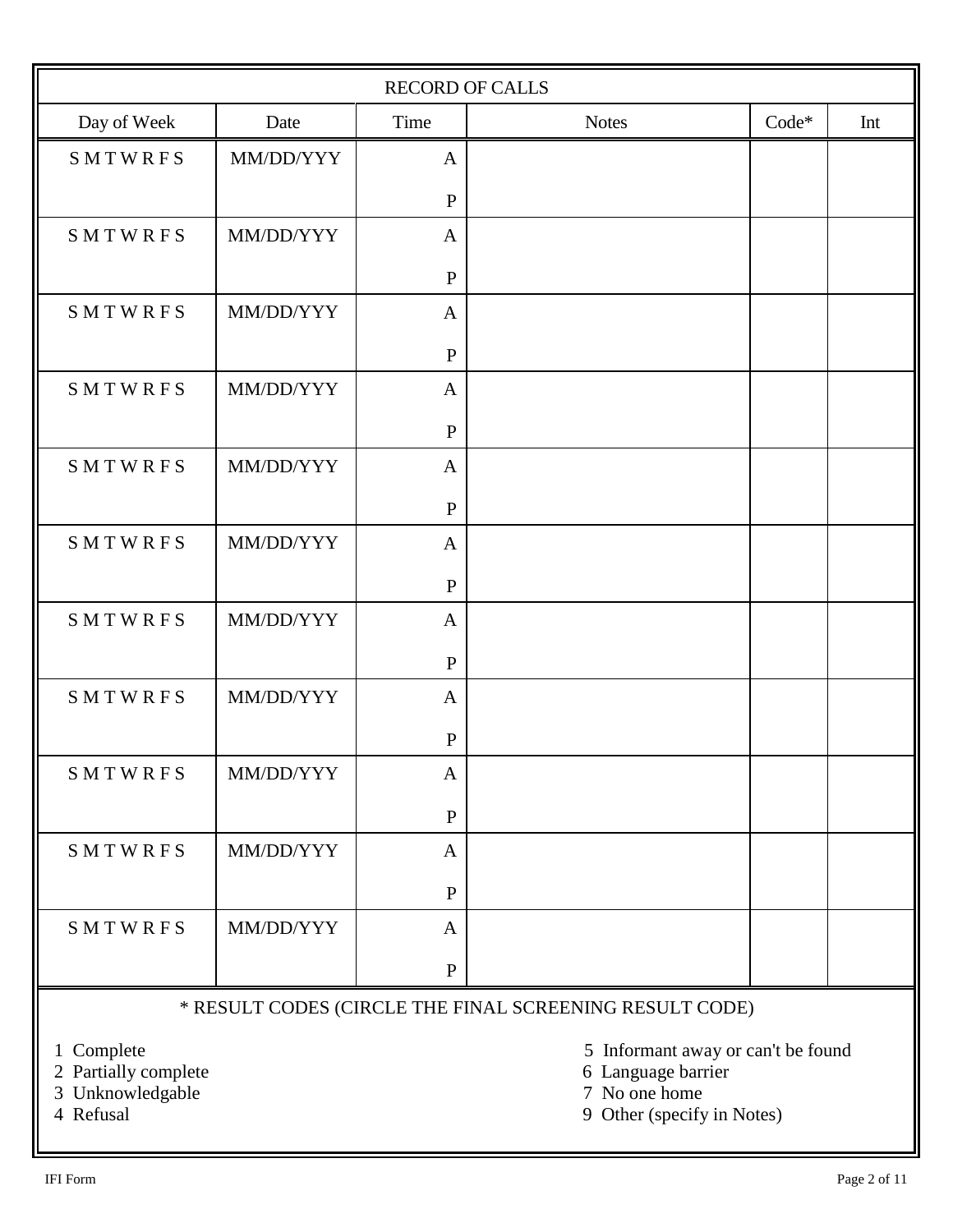| A. HISTORY<br>1. Before we get started could you please tell me<br>what was your relationship to the deceased?<br>{Respondent was deceased's}<br>Spouse  S<br>Parent  P<br>Daughter/Son  C<br>Other relative  R<br>Friend  F<br>Workmate  W                                                                                                                                         | "I'd like to ask you about (see the set of smedical<br>history. If you have any questions as we go along,<br>please ask me."<br>2. First, think back to about one month before (<br>died. At that time, was he/she sick or ill,<br>with his/her activities limited, or was he/she<br>normally active for the most part?<br>Sick/ill/limited activities  R<br>Normally Active  N                                                                                                                          |  |  |  |  |  |
|-------------------------------------------------------------------------------------------------------------------------------------------------------------------------------------------------------------------------------------------------------------------------------------------------------------------------------------------------------------------------------------|----------------------------------------------------------------------------------------------------------------------------------------------------------------------------------------------------------------------------------------------------------------------------------------------------------------------------------------------------------------------------------------------------------------------------------------------------------------------------------------------------------|--|--|--|--|--|
| 3. Was (see ) being cared for at a nursing<br>home, or at another place at the time of death?<br>Yes, nursing home  R<br>- Yes, assisted living  A<br>- Yes, Hospice facility  F<br>Go to Item 5-<br>4. Could you tell me the name and<br>location of the nursing home?<br>Specify Name, City, State Yes  Y<br>Skip Name, City, State No  N<br>[Place Name, City, State in notelog] | 5. Was (see ) hospitalized<br>within the four weeks prior<br>to death?<br>Yes  Y<br>Go to Item 9.<br>$-No$ N<br>Screen 3<br>-Unknown  U<br>6. What was the reason for hospitalization?<br>{Circle (Y), (N), or (U) for each. Probe if not<br>offered.}<br>If no or<br>Yes No Unknown<br>unknown, go<br>a. Heart attack<br>$\overline{\phantom{0}}$<br>to Item 9,<br>or chest pain<br>Y<br>U<br>$\mathbf N$<br>Screen 3<br>b. Heart surgery<br>Y<br>U<br>$\mathbf N$<br>c. Other<br>U<br>Y<br>$\mathbf N$ |  |  |  |  |  |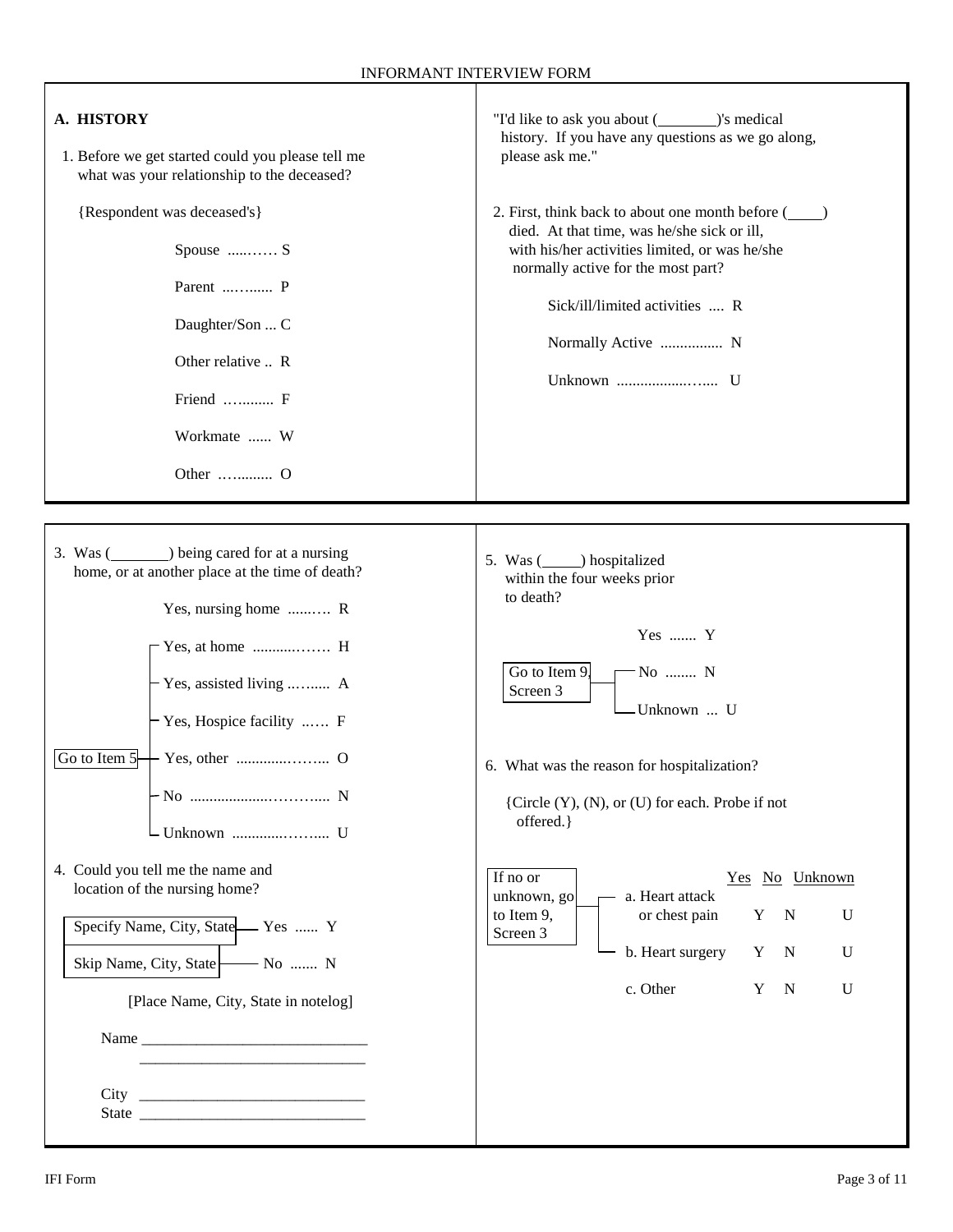| 7. What was the date of the hospital admission?<br>Day<br>Month<br>Year<br>8. Could you tell me the name<br>and location of the hospital?                                                                                                                             | 10. Could you tell me the name<br>and address of this physician?<br>Specify Name, City, State   Yes  Y<br>Skip Name, City, State<br>$-$ No  N                                                                                                                                                                                                                                                                                                         |
|-----------------------------------------------------------------------------------------------------------------------------------------------------------------------------------------------------------------------------------------------------------------------|-------------------------------------------------------------------------------------------------------------------------------------------------------------------------------------------------------------------------------------------------------------------------------------------------------------------------------------------------------------------------------------------------------------------------------------------------------|
| Specify Name, City, State Yes  Y<br>Skip Name, City, State No  N                                                                                                                                                                                                      | [Place Name, City, State in notelog]<br>Name $\frac{1}{\sqrt{1-\frac{1}{2}}\sqrt{1-\frac{1}{2}}\sqrt{1-\frac{1}{2}}\sqrt{1-\frac{1}{2}}\sqrt{1-\frac{1}{2}}\sqrt{1-\frac{1}{2}}\sqrt{1-\frac{1}{2}}\sqrt{1-\frac{1}{2}}\sqrt{1-\frac{1}{2}}\sqrt{1-\frac{1}{2}}\sqrt{1-\frac{1}{2}}\sqrt{1-\frac{1}{2}}\sqrt{1-\frac{1}{2}}\sqrt{1-\frac{1}{2}}\sqrt{1-\frac{1}{2}}\sqrt{1-\frac{1}{2}}\sqrt{1-\frac{1}{2}}\sqrt{1-\frac{1}{2}}\sqrt{1-\frac{1}{2}}\$ |
| [Place Name, City, State in notelog]<br>Name and the same state of the state of the state of the state of the state of the state of the state of the state of the state of the state of the state of the state of the state of the state of the state of the state of |                                                                                                                                                                                                                                                                                                                                                                                                                                                       |
| State and the state of the state of the state of the state of the state of the state of the state of the state of the state of the state of the state of the state of the state of the state of the state of the state of the                                         | 11. Could you tell me the name<br>and address of (________)'s<br>usual physician? (If same as<br>Q10 record as "same.")                                                                                                                                                                                                                                                                                                                               |
| 9. Was (seen by a physician anytime<br>in the last four weeks prior to death?<br>Yes  Y                                                                                                                                                                               | Specify Name, City, State   Yes  Y<br>Skip Name, City, State No  N<br>[Place Name, City, State in notelog]                                                                                                                                                                                                                                                                                                                                            |
| $\Gamma$ No  N<br>Go to Item 11<br>Unknown  U                                                                                                                                                                                                                         | Name and the state of the state of the state of the state of the state of the state of the state of the state of the state of the state of the state of the state of the state of the state of the state of the state of the s<br>City<br>State                                                                                                                                                                                                       |
|                                                                                                                                                                                                                                                                       | had he/she ever had pains in the chest<br>from heart disease, for example angina<br>pectoris?                                                                                                                                                                                                                                                                                                                                                         |
|                                                                                                                                                                                                                                                                       | $Yes$ $Y$<br>No  N<br>Go to Item 14,<br>Screen 4<br>Unknown  U                                                                                                                                                                                                                                                                                                                                                                                        |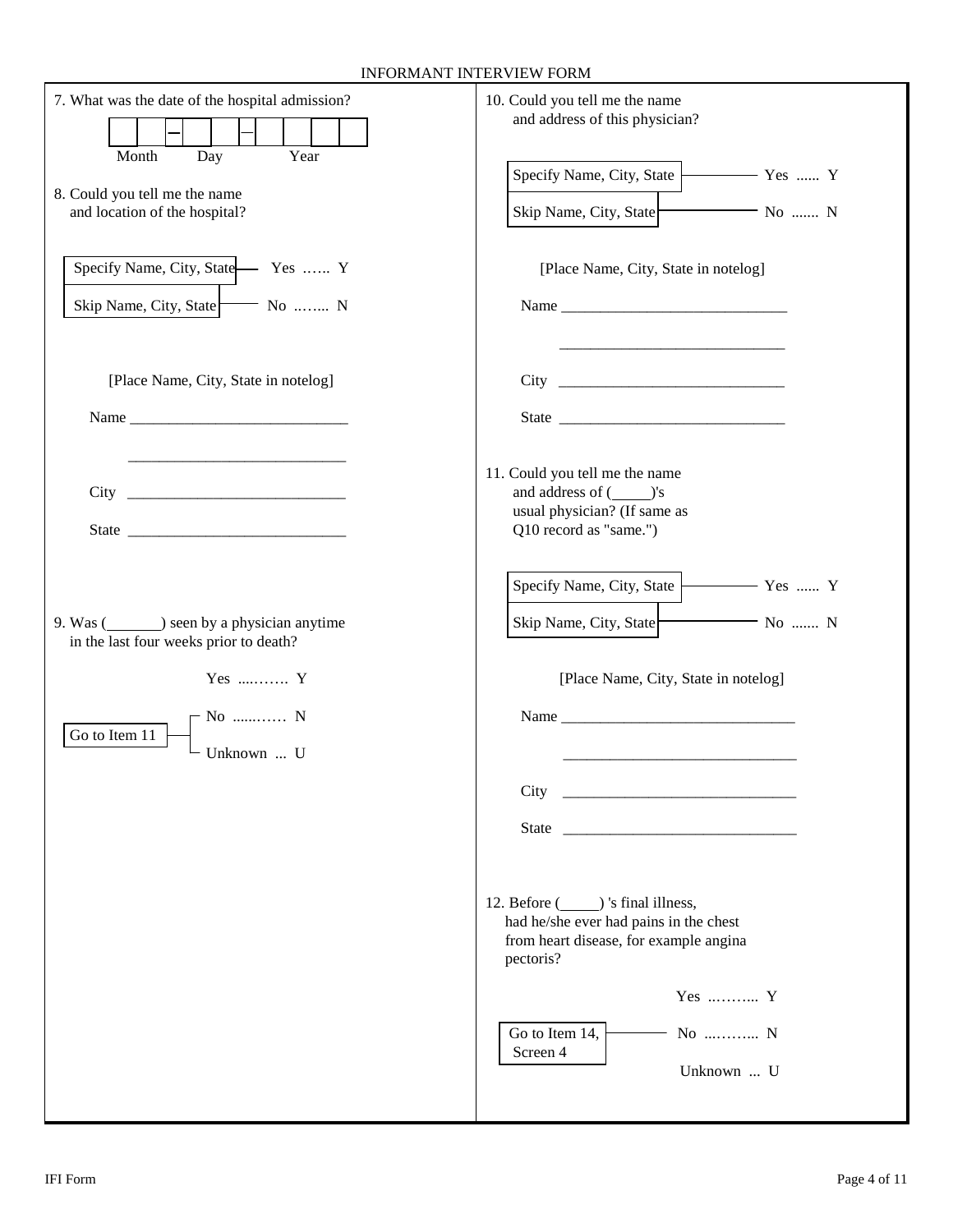| 13. Did () ever take<br>nitroglycerin for this pain?                                                                                                                      | 15. Was (see ) hospitalized<br>for a heart attack?                                                                                                                                                         |
|---------------------------------------------------------------------------------------------------------------------------------------------------------------------------|------------------------------------------------------------------------------------------------------------------------------------------------------------------------------------------------------------|
| Yes $\dots\dots\dots Y$                                                                                                                                                   | Yes  Y                                                                                                                                                                                                     |
| No $N$                                                                                                                                                                    | No  N                                                                                                                                                                                                      |
| Unknown  U                                                                                                                                                                | Unknown  U                                                                                                                                                                                                 |
| 14. Did a doctor ever say that<br>$(\underline{\hspace{1cm}})$ had a heart<br>attack prior to his/her<br>final illness?<br>Yes  Y<br>No  N<br>Go to Item 16<br>Unknown  U | 16. Did he/she ever have a coronary bypass operation,<br>balloon angioplasty or some other operation or<br>procedure to improve the circulation of blood to<br>the heart?<br>Yes  Y<br>No  N<br>Unknown  U |
|                                                                                                                                                                           |                                                                                                                                                                                                            |
| 17. Did (sexually other heart disease or<br>heart<br>condition before his/her final illness?                                                                              | 19.a. Did he/she have a stroke within<br>four weeks of his/her final illness?                                                                                                                              |
| $-Yes$ Y                                                                                                                                                                  | Yes  Y                                                                                                                                                                                                     |
| No  N                                                                                                                                                                     | No  N                                                                                                                                                                                                      |
| Unknown  U                                                                                                                                                                | Unknown  U                                                                                                                                                                                                 |
| -If yes, specify:                                                                                                                                                         |                                                                                                                                                                                                            |
|                                                                                                                                                                           | b. Did he/she have a history of cigarette smoking?                                                                                                                                                         |
|                                                                                                                                                                           | Yes  Y                                                                                                                                                                                                     |
|                                                                                                                                                                           | No  N                                                                                                                                                                                                      |
| 18. Did (see ) ever have a stroke?                                                                                                                                        | Unknown  U                                                                                                                                                                                                 |
| Yes  Y                                                                                                                                                                    |                                                                                                                                                                                                            |
| - No  N<br>Go to Item 19b                                                                                                                                                 | c. Did he/she have a history of diabetes?                                                                                                                                                                  |
| Unknown  U                                                                                                                                                                | Yes  Y                                                                                                                                                                                                     |
|                                                                                                                                                                           | No  N                                                                                                                                                                                                      |
|                                                                                                                                                                           | Unknown  U                                                                                                                                                                                                 |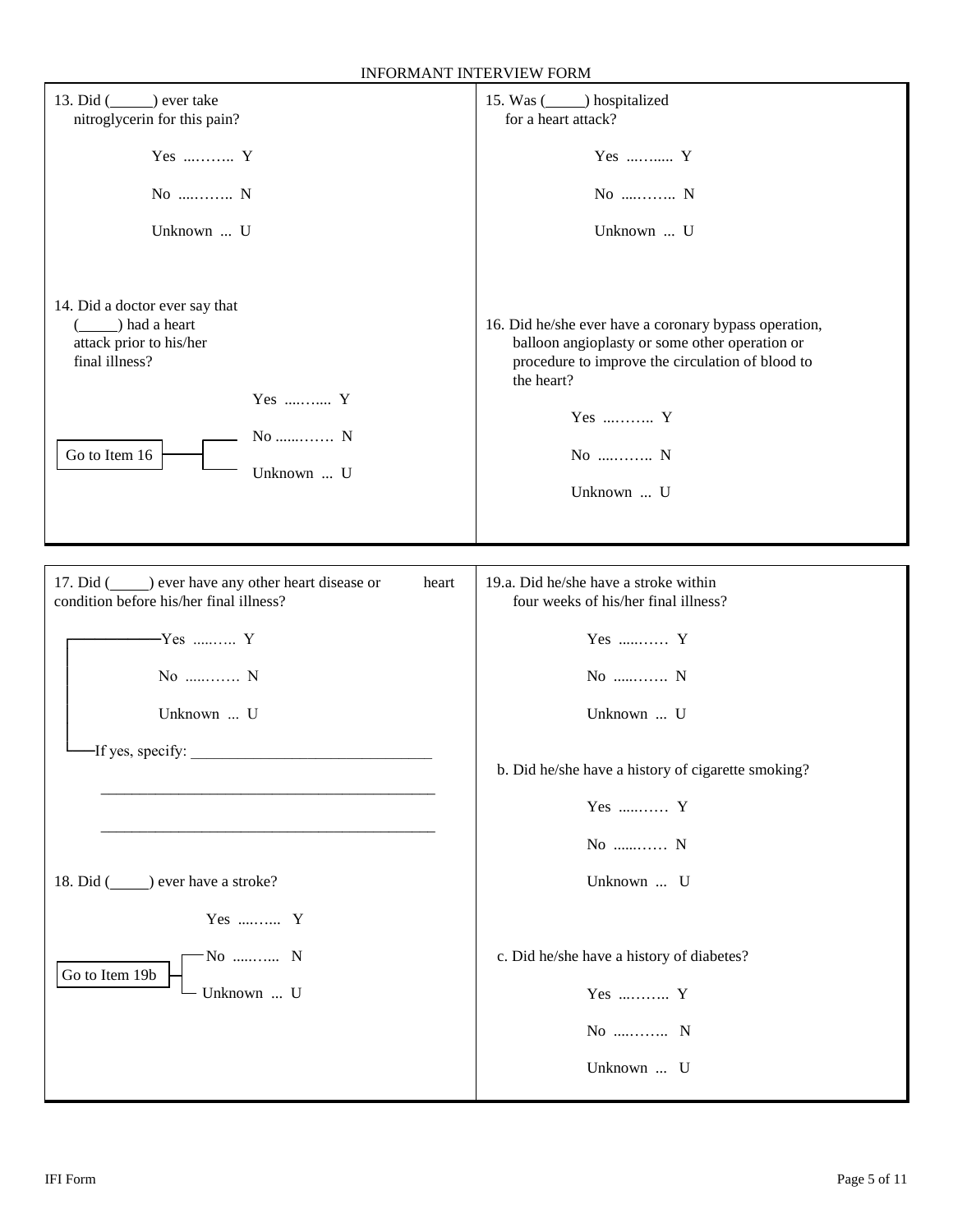| <b>B. CIRCUMSTANCES SURROUNDING DEATH</b>                                                                                  | Attach Event ID Label Here |
|----------------------------------------------------------------------------------------------------------------------------|----------------------------|
| "The next few questions are concerned with the circumstances surrounding (_____)'s death."                                 |                            |
| 20. Could you please tell me what you can of (_____)'s general health, on the day he/she died, and of the death<br>itself? |                            |
| $-Yes$ Y                                                                                                                   |                            |
| No  N                                                                                                                      |                            |
| Unknown  U                                                                                                                 |                            |
|                                                                                                                            |                            |
|                                                                                                                            |                            |
|                                                                                                                            |                            |
|                                                                                                                            |                            |
|                                                                                                                            |                            |
|                                                                                                                            |                            |
|                                                                                                                            |                            |
|                                                                                                                            |                            |
|                                                                                                                            |                            |
|                                                                                                                            |                            |
|                                                                                                                            |                            |
|                                                                                                                            |                            |
|                                                                                                                            |                            |
|                                                                                                                            |                            |
|                                                                                                                            |                            |
|                                                                                                                            |                            |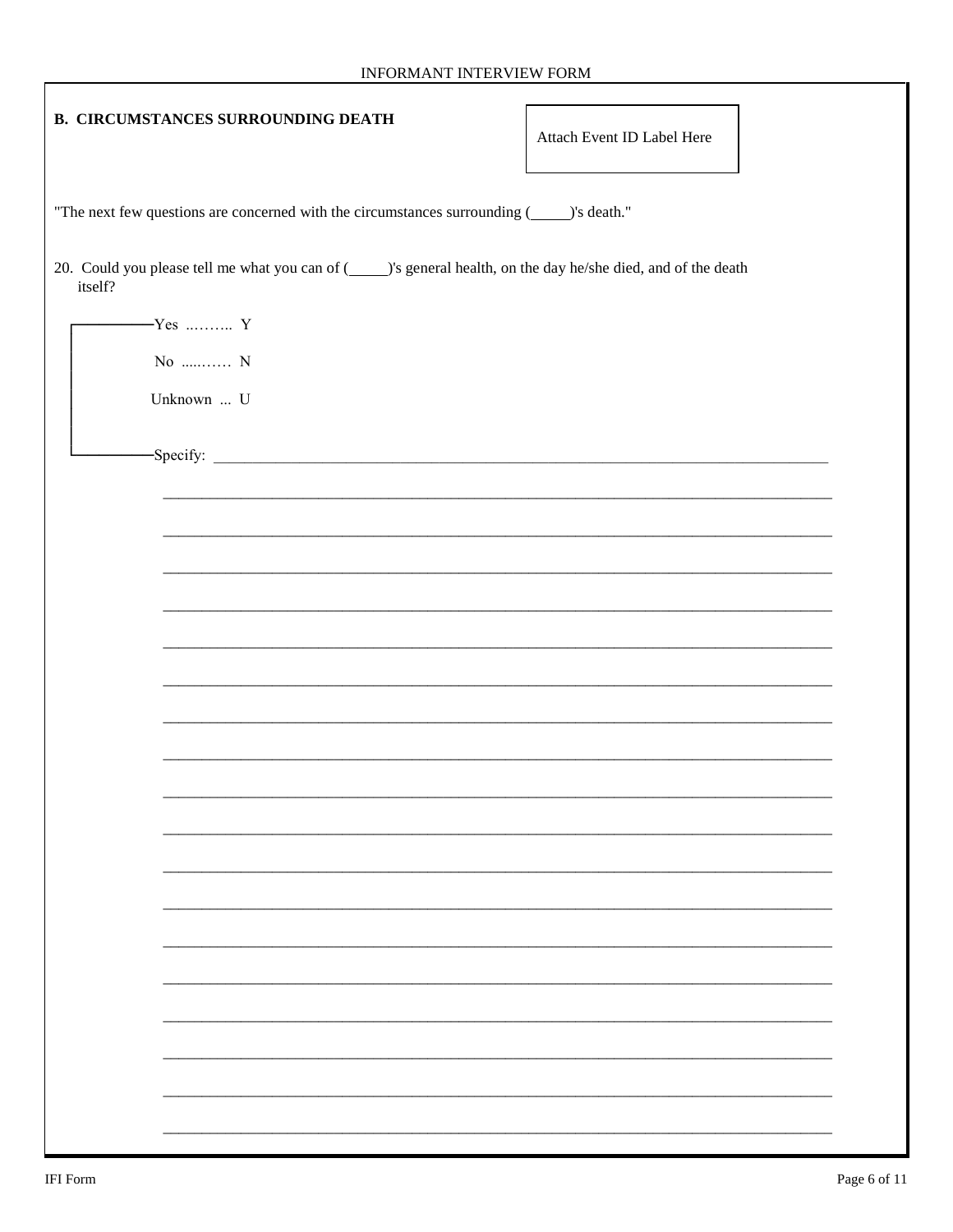| "The next set of questions may go over some of what you have<br>already told me. Although it may seem repetitious, I must<br>ask these questions for consistency of information."<br>21. Were you present when (see ) died?<br>Go to Item 25,<br>Yes  Y<br>Screen 8<br>No  N | 23. Was anyone close enough to hear (<br>if he/she had called out?<br>Go to Item 25,<br>Yes  Y<br>Screen 8<br>No  N<br>Unknown  U                                                                                                           |  |  |
|------------------------------------------------------------------------------------------------------------------------------------------------------------------------------------------------------------------------------------------------------------------------------|---------------------------------------------------------------------------------------------------------------------------------------------------------------------------------------------------------------------------------------------|--|--|
| 22. Did anyone see or hear (simpleright position) when he/she died?<br>Go to Item 25,<br>$Yes \dots S$<br>Screen 8<br>$No$ $N$<br>Unknown  U                                                                                                                                 | 24. How long after (see ) was last<br>known to be alive was he/she found dead?<br>{Enter the shortest interval known to be true}<br>5 minutes or less  A<br>1 hour or less  B<br>24 hours or less  C<br>More than 24 hours  D<br>Unknown  U |  |  |

| 25. Where was (see ) when he/she died?                                                                                                                                       | C. SYMPTOMS                                                                                                                                                                                                                                |
|------------------------------------------------------------------------------------------------------------------------------------------------------------------------------|--------------------------------------------------------------------------------------------------------------------------------------------------------------------------------------------------------------------------------------------|
| Home (or other private residence)  A                                                                                                                                         | "The next few questions are concerned<br>with any symptoms $(\_\_)$ may<br>have had shortly before he/she died."                                                                                                                           |
| On a bus or public transportation  D<br>In an automobile $\dots\dots\dots\dots\dots\dots\dots\dots$ F<br>In the hospital $\dots \dots \dots \dots \dots \dots \dots \dots$ J | 26. Did (see also experience pain or<br>discomfort in his/her chest, left<br>arm, or shoulder or jaw either<br>just before death or within 3 days<br>(72 hours) of death?<br>$Yes$ Y<br>No  N<br>Go to Item 30,<br>Screen 10<br>Unknown  U |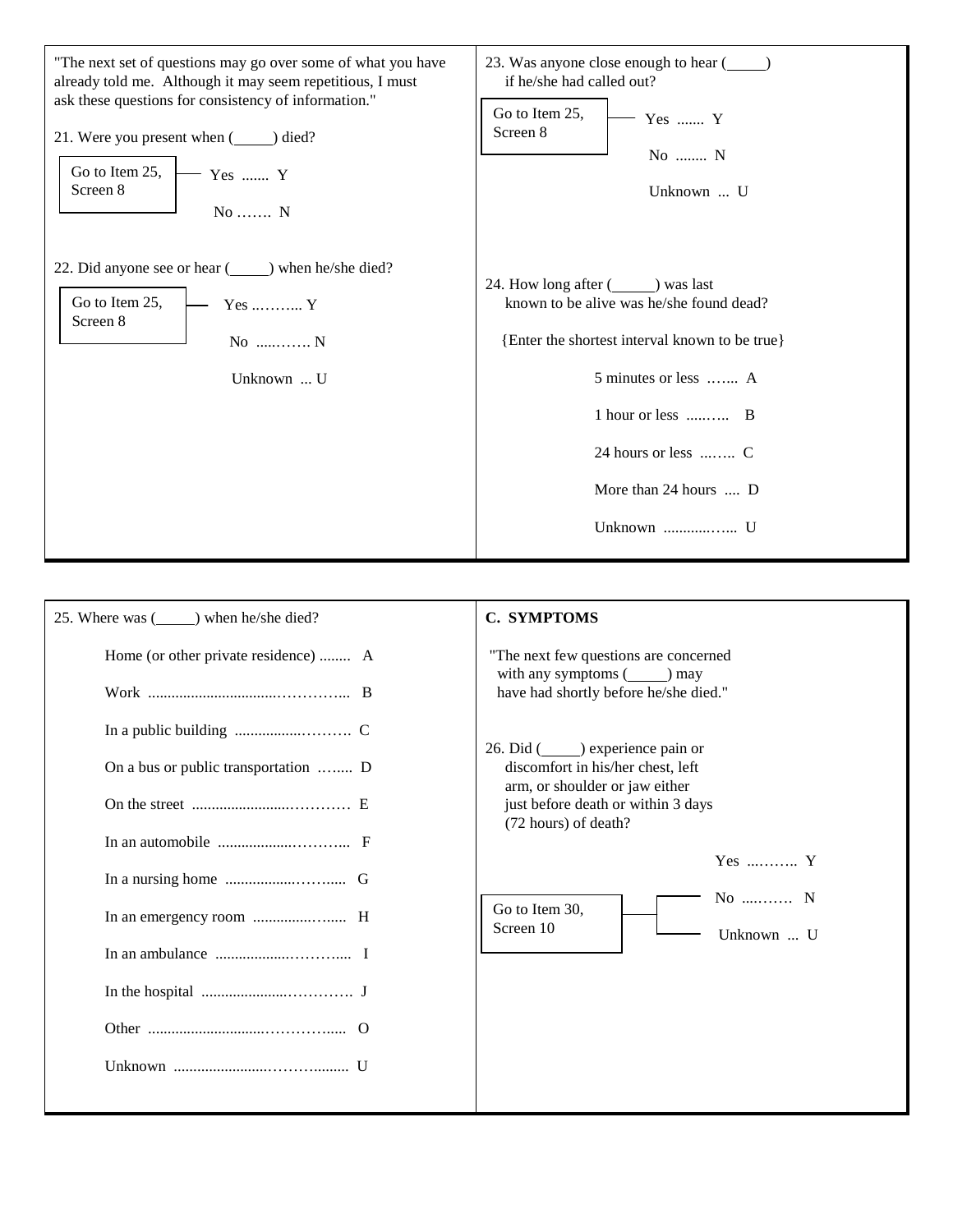| "The next set of questions deal specifically with the last<br>episode of (see )'s pain or discomfort. The last<br>episode is defined as starting at the time (<br>noticed discomfort that caused him/her to stop or change<br>what he/she was doing."<br>27. Did (see )'s last episode of pain or<br>discomfort specifically involve the chest?<br>Yes  Y<br>No  N<br>Unknown  U | 28. Did he/she take nitroglycerin<br>because of this last episode<br>of pain or discomfort?<br>$Yes$ $Y$<br>No  N<br>Unknown  U |              |                        |             |
|----------------------------------------------------------------------------------------------------------------------------------------------------------------------------------------------------------------------------------------------------------------------------------------------------------------------------------------------------------------------------------|---------------------------------------------------------------------------------------------------------------------------------|--------------|------------------------|-------------|
|                                                                                                                                                                                                                                                                                                                                                                                  |                                                                                                                                 |              |                        |             |
| 29. How long was it from the beginning<br>pain or discomfort to the time he/she<br>stopped breathing on his/her own?                                                                                                                                                                                                                                                             | 30. Within 3 days of death or just<br>before ( ) died, did<br>any of the following symptoms<br>begin for the first time?        |              |                        |             |
| {Circle the shortest interval known to be true}                                                                                                                                                                                                                                                                                                                                  | {Circle $(Y)$ , $(N)$ or $(U)$ for each}                                                                                        |              |                        |             |
| $5$ minutes or less<br>$\mathsf{A}$                                                                                                                                                                                                                                                                                                                                              |                                                                                                                                 | $Yes$        | $\overline{\text{No}}$ | Unknown     |
| 10 minutes or less<br>B                                                                                                                                                                                                                                                                                                                                                          | a. Shortness of breath                                                                                                          | Y            | $\mathbf N$            | U           |
| $1$ hour or less<br>$\mathcal{C}$                                                                                                                                                                                                                                                                                                                                                | b. Dizziness                                                                                                                    | Y            | ${\bf N}$              | U           |
| 24 hours or less<br>D                                                                                                                                                                                                                                                                                                                                                            | c. Palpitations (pounding<br>in the chest)                                                                                      | $\mathbf{Y}$ | $\mathbf N$            | U           |
| More than 24 hours<br>E<br>U                                                                                                                                                                                                                                                                                                                                                     | d. Marked or increased<br>fatigue, tiredness, or<br>weakness                                                                    | Y            | N                      | U           |
|                                                                                                                                                                                                                                                                                                                                                                                  | e. Headache                                                                                                                     | Y            | ${\bf N}$              | $\mathbf U$ |
|                                                                                                                                                                                                                                                                                                                                                                                  | f. Sweating                                                                                                                     | Y            | ${\bf N}$              | $\mathbf U$ |
|                                                                                                                                                                                                                                                                                                                                                                                  | g. Paralysis                                                                                                                    | Y            | ${\bf N}$              | $\mathbf U$ |
|                                                                                                                                                                                                                                                                                                                                                                                  | h. Loss of speech                                                                                                               | $\mathbf Y$  | ${\bf N}$              | $\mathbf U$ |
|                                                                                                                                                                                                                                                                                                                                                                                  | i. Attack of indigestion<br>or nausea or vomiting                                                                               | $\mathbf Y$  | $\mathbf N$            | $\mathbf U$ |
|                                                                                                                                                                                                                                                                                                                                                                                  | j. Other                                                                                                                        | $\mathbf Y$  | $\mathbf N$            | $\mathbf U$ |
|                                                                                                                                                                                                                                                                                                                                                                                  | If Other, specify: $\frac{1}{2}$                                                                                                |              |                        |             |
|                                                                                                                                                                                                                                                                                                                                                                                  |                                                                                                                                 |              |                        |             |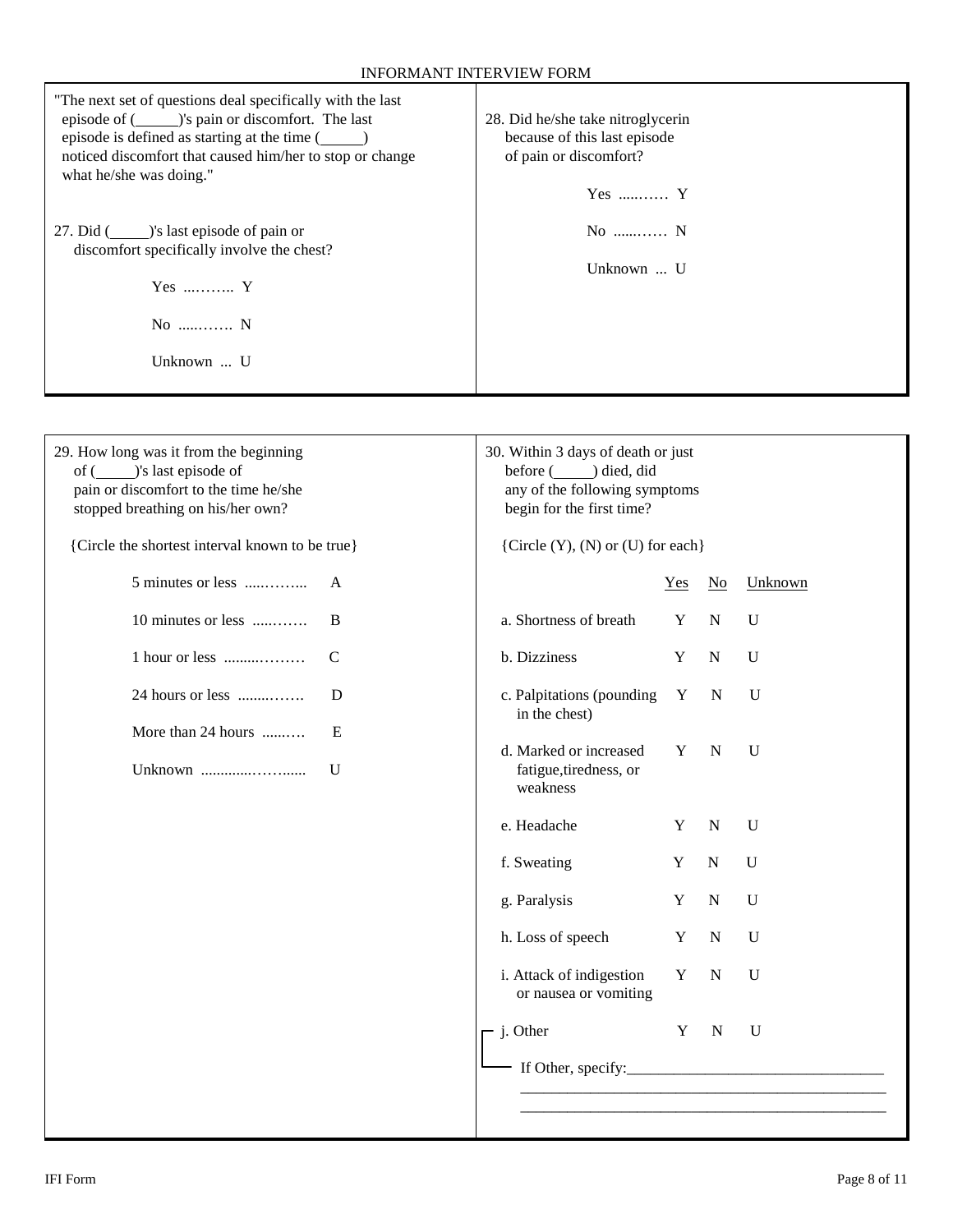## INFORMANT INTERVIEW FORM

| D. EMERGENCY MEDICAL CARE                                                                                                                                                                                                                                                                                                                                                                | 31. Was a physician, ambulance, or<br>other emergency medical team called?                                                                   |
|------------------------------------------------------------------------------------------------------------------------------------------------------------------------------------------------------------------------------------------------------------------------------------------------------------------------------------------------------------------------------------------|----------------------------------------------------------------------------------------------------------------------------------------------|
| " The next few questions are concerned with emergency<br>medical care ( separation 2) may have received prior<br>to or at the time of death. You may have already<br>given this information in an answer to an earlier<br>question. Since it is important to obtain information<br>specifically on emergency medical care, I hope you<br>don't mind if these questions seem repetitive." | $Yes$ $Y$<br>$No$ $N$<br>Go to Item 35,<br>Screen 13<br>Unknown  U                                                                           |
|                                                                                                                                                                                                                                                                                                                                                                                          | 32. Was (the physician, ambulance,<br>or EMS team) called because of<br>symptoms $(\_\_\_\)$ was having<br>or after he/she was already dead? |
|                                                                                                                                                                                                                                                                                                                                                                                          | Symptoms  S<br>Go to Item 35,<br>Already Dead  D<br>Screen 13                                                                                |

| 33. How long was it from the time               | 34. How long was it from the time               |
|-------------------------------------------------|-------------------------------------------------|
| the last episode of symptoms                    | that medical care was called                    |
| started to the time that medical                | to the time when it arrived?                    |
| assistance was called for?                      |                                                 |
|                                                 | {Circle the shortest interval known to be true} |
| {Circle the shortest interval known to be true} |                                                 |
|                                                 | 5 minutes or less  A                            |
| 5 minutes or less  A                            |                                                 |
|                                                 | 10 minutes or less  B                           |
| 10 minutes or less  B                           |                                                 |
|                                                 |                                                 |
|                                                 |                                                 |
|                                                 |                                                 |
| 6 hours or less  D                              |                                                 |
|                                                 | 24 hours or less  E                             |
| 24 hours or less  E                             |                                                 |
|                                                 | More than 24 hours  F                           |
| More than $24$ hours $\ldots$ F                 |                                                 |
|                                                 |                                                 |
| Unknown  U                                      |                                                 |
|                                                 |                                                 |
|                                                 |                                                 |
|                                                 |                                                 |
|                                                 |                                                 |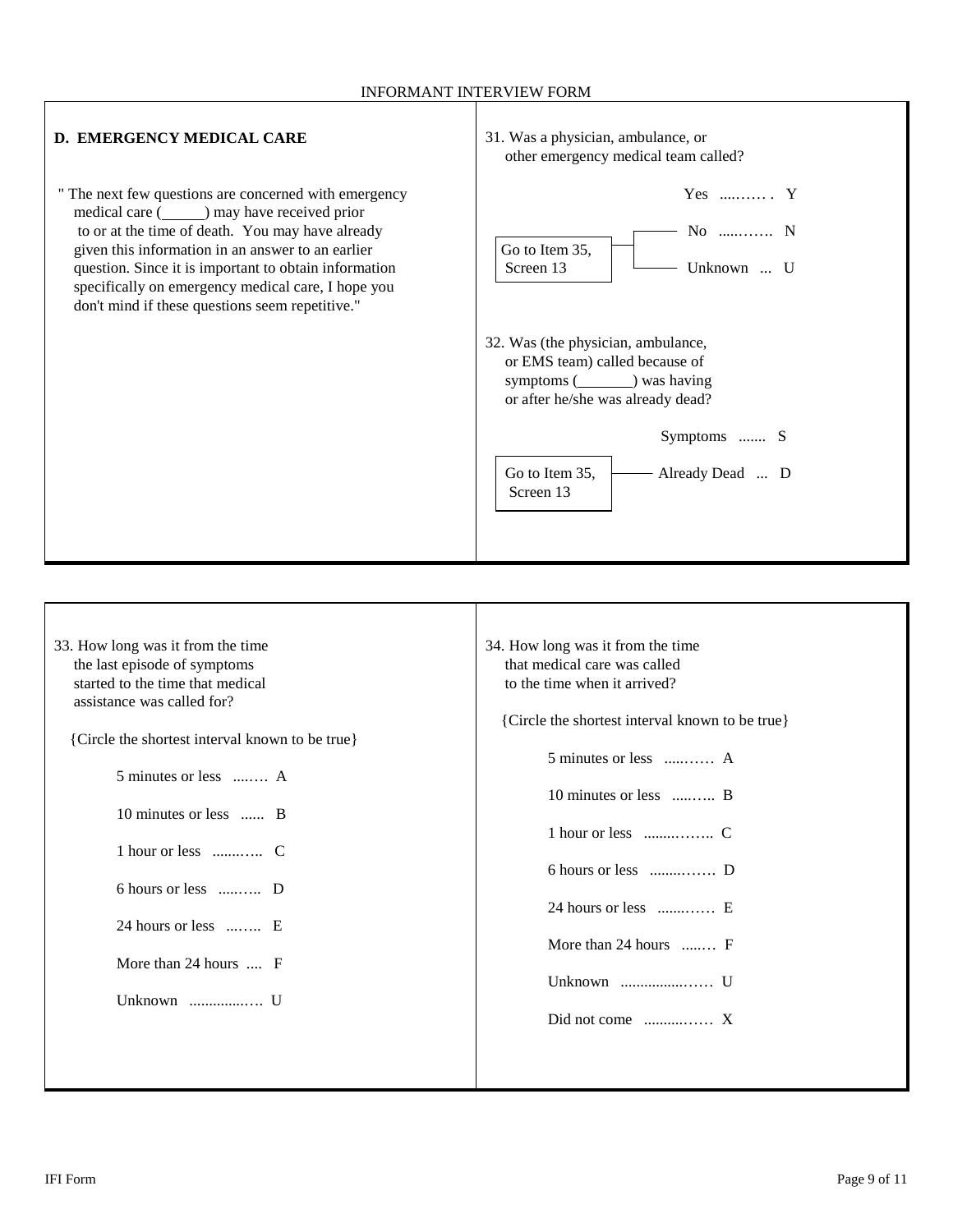